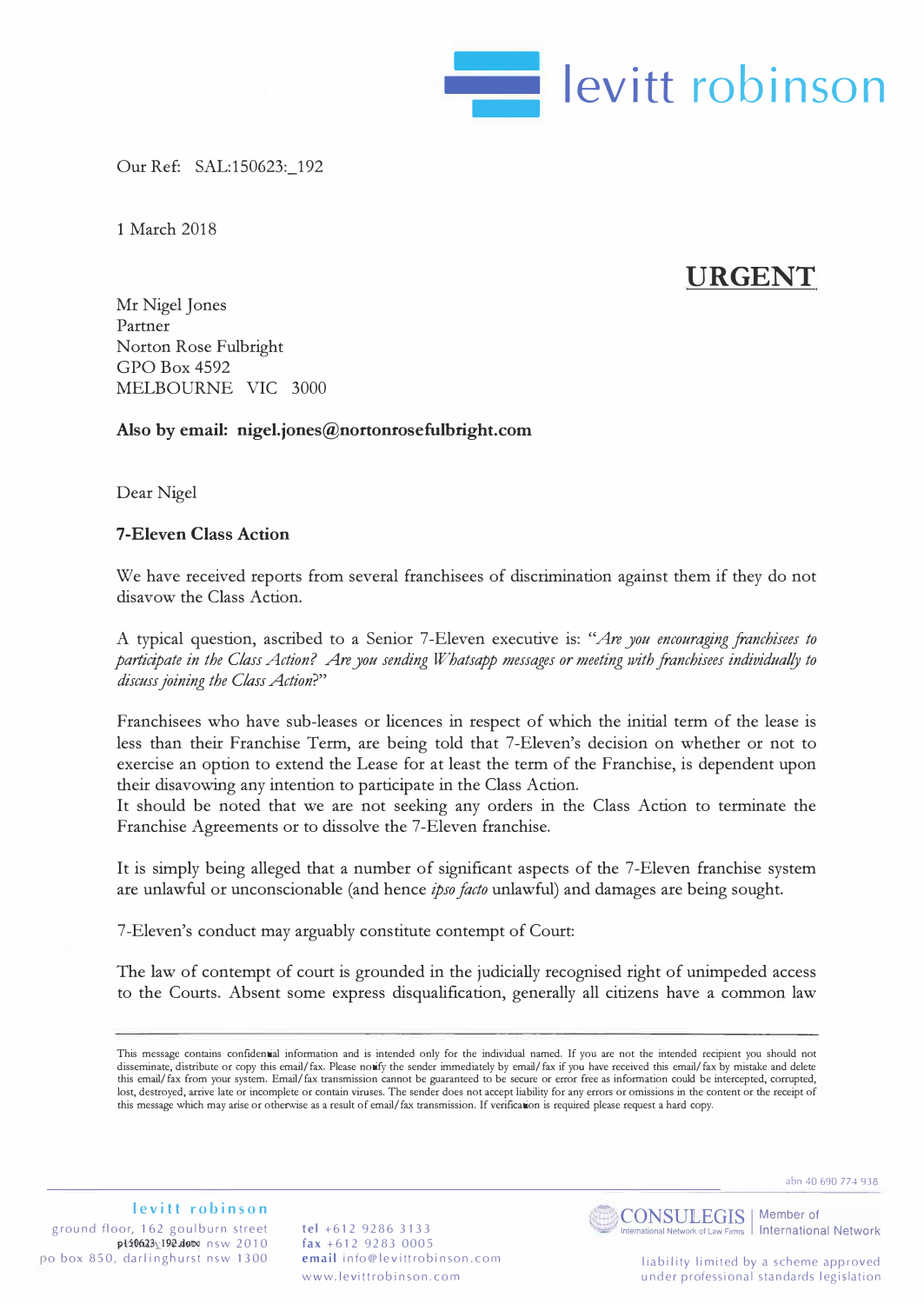Page 2

right of access to the Courts. As Lord Diplock stated in *Attornry General v Times Newspapers Ltd* [1974] AC 273 at 307-309:

*"The due administration ofjustice requires first, that all citizens should have unhindered access to the constitutional!} established Courts of criminal or civil jurisdiction far the determination of disputes as to their legal rights and liabilities; second!J, that thry should be able to re!J upon obtaining in the courts the arbitrament of a tribunal which is free from bias against any party and whose decision will be based upon those facts on!J that have been proved in evidence, adduced before it in accordance with the procedure adopted in Courts of Law; and third!J, that once the dispute has been submitted to a Court of Law, thry should be able to re!J upon there*  being no usurpation by any other person of the function of that Court to decide it according to Law. Conduct which is calculated to prejudice any of these three requirements or to undermine *the public confidence that thry will be obseroed, is Contempt of Court'.* 

Further, Jordan CJ noted in an oft cited passage in *Ex parte Bread Manufacturers Ltd; Re Truth and Sportsman Ltd* (1937) 37 SR (NSW) 242 at 249-250:

*"It is of extreme public interest that no conduct should be permitted which is like!J to prevent a litigant in a Court of justice from having his case tried free from all manner of prejudice*".

Contempt of court operates to protect this "extreme public interest". The principles of contempt of court by improper pressure on a party, were helpfully distilled by Mason P in *Harkianakis v Skalkos* (1997) 42 NSWLR 22 *(Harkianakis)* at 27-30.**<sup>1</sup>**

We foreshadow that unless we receive an undertaking from the Franchisor that it will neither monitor franchisee websites for the purpose of ascertaining who among the franchisees supports the Class Action or follow or otherwise place surveillance on franchisees' communications or discriminate against them (including upon the premise that they are or have been clients of Levitt Robinson and therefore, could be presumed to be sympathetic to the Class Action), then we will approach the Court for injunctive relief.

We require an undertaking from you in these or similar terms, by the close of business on **5 March 2018.** 

Yours faithfully **LEVITT ROBINSON** 

**Stewart A Levitt**  Senior Partner

*L*i*v*e *G*ro*u*p *P*t*y L*td <sup>a</sup>*n*d *An*or *v R*a*bb*i *U*l*m*a*n* <sup>a</sup>*n*d *O*rs [2017] NSWSC 1759 at [\[88\]-\[90\]](https://jade.io/article/56623/) (Sackar J).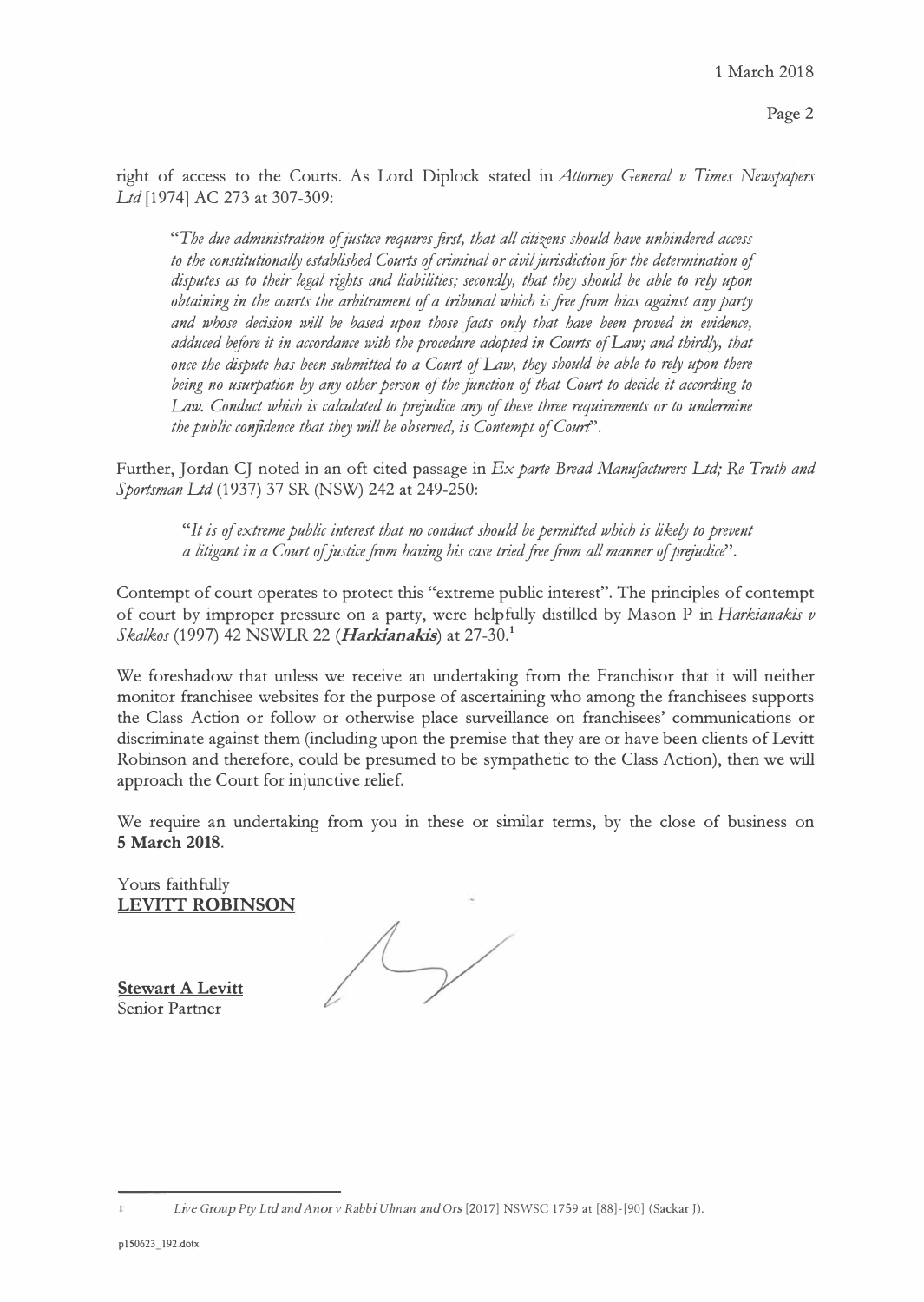2 March 2018

Email: slevitt@levittrobinson.com

Attention: Stewart Levitt

Levitt Robinson Ground Floor, 162 Goulburn Street SYDNEY EAST NSW 2010

# $\hat{\phantom{a}}$ NORTO ROSE FULBRIGHT

Norton Rose Fulbright Australia ABN 32 720 868 049 Level 15, RACV Tower 485 Bourke Street MELBOURNE VIC 3000 AUSTRALIA

Tel +61 3 8686 6000 Fax +61 3 8686 6505 GPO Box 4592, Melbourne VIC 3001 DX 445 Melbourne nortonrosefulbright.com

Direct line +61 3 8686 6077485

Email luca.saccoccio@nortonrosefulbright.com

Your reference: Our reference: SAL:VS:160328:\_013 4000719

Dear Colleagues

#### 7-ELEVEN CLASS ACTION

We refer to your letter of 1 March 2018 and respond as follows:

- I. 7-Eleven denies any:
	- a. involvement in alleged discrimination against franchisees if they do not disavow the Class Action; and
	- b. improper conduct in relation to franchisees,
- 2. If there is any specific complaint which has been made to you, we invite you to identify the complaint specifically including by reference to the relevant franchisee and 7-Eleven employee so that the matter can be consi
- 3. 7-Eleven has no intention of unfairly discriminating against franchisees or behaving improperly towards them.
- 4. In all the circumstances, your request for undertakings is unwarranted and unnecessary.

Yours faithfully

Norton Rose Fulbright

Nigel Jones Partner Norton Rose Fulbright Australia Contact: Lee Pascoe

¥

APAC-#64297704-vl

Norton Rose Fulbright Australia is a law firm as defined in the legal profession legislation of the Australian states in which it practises.<br>Norton Rose Fulbright Australia, Norton Rose Fulbright LLP, Norton Rose Fulbright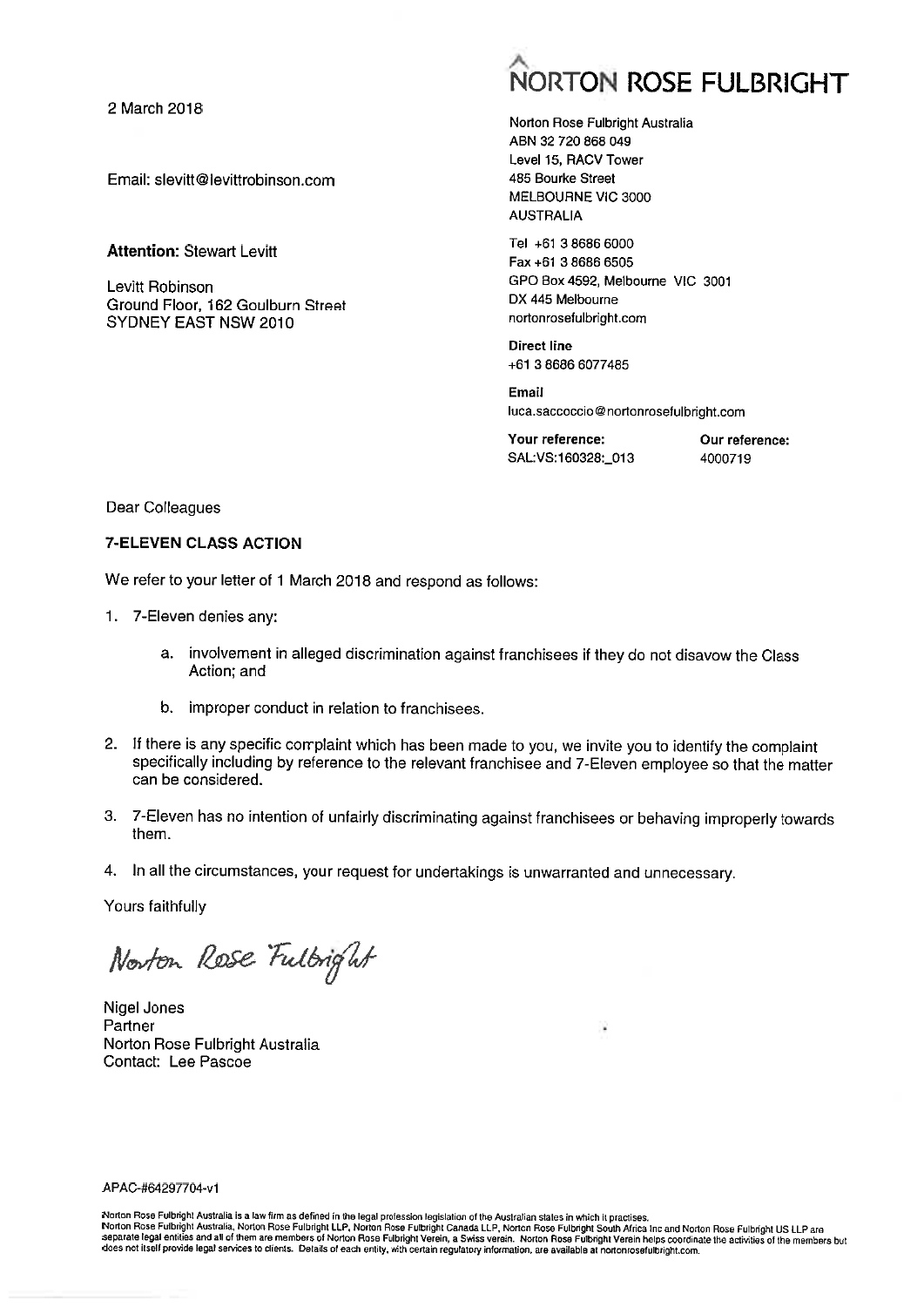| From:<br>Sent:<br>To:<br>Cc:<br>Subject: | <b>Stewart Levitt</b><br>Friday, 2 March 2018 4:39 PM<br>Jones, Nigel; Jem Punthakey<br>Pascoe, Lee; 711<br>RE: VID180/182-2018 - 7-Eleven Class Action - Undertaking (4000719)[NRF-APAC.FID2073115]<br>(LR 150623) |
|------------------------------------------|---------------------------------------------------------------------------------------------------------------------------------------------------------------------------------------------------------------------|
| Importance:                              | High                                                                                                                                                                                                                |
| <b>Matter:</b><br>Saved:                 | 150623<br>-1                                                                                                                                                                                                        |

Gentlemen,

Your response is inadequate and circular. Several clients have instructed me with chapter and verse but I am not instructed to put the specific allegations‐ outside of the context of a Court application‐ because the franchisees involved fear intimidation and victimisation if they are sufficiently identified by reference to what occurred, without Court protection.

We reserve our rights. Be assured that we are kept informed by our clients of offending conduct by 7-Eleven executives and managers .

Regards,

Stewart

**From:** Jones, Nigel [mailto:nigel.jones@nortonrosefulbright.com]

**Sent:** Friday, 2 March 2018 4:28 PM

**To:** Jem Punthakey <jpunthakey@levittrobinson.com>

**Cc:** Pascoe, Lee <lee.pascoe@nortonrosefulbright.com>; 711 <711@levittrobinson.com>

**Subject:** RE: VID180/182‐2018 ‐ 7‐Eleven Class Action ‐ Undertaking (4000719)[NRF‐APAC.FID2073115] (LR 150623)

Jem

Please see letter attached.

Regards

Nigel Jones

**From:** Jem Punthakey [mailto:jpunthakey@levittrobinson.com]

**Sent:** Thursday, 1 March 2018 5:17 PM

To: Jones, Nigel <nigel.jones@nortonrosefulbright.com>

**Cc:** Harvey, Cameron <cameron.harvey@nortonrosefulbright.com>; Pascoe, Lee

<lee.pascoe@nortonrosefulbright.com>; Simonds, Laura <laura.simonds@nortonrosefulbright.com>; Addison, Bonnie <bonnie.addison@nortonrosefulbright.com>; 711 <711@levittrobinson.com>

**Subject:** VID180/182‐2018 ‐ 7‐Eleven Class Action ‐ Undertaking (4000719)[NRF‐APAC.FID2073115] (LR 150623)

Dear Nigel

I **attach** a letter for your attention.

Regards